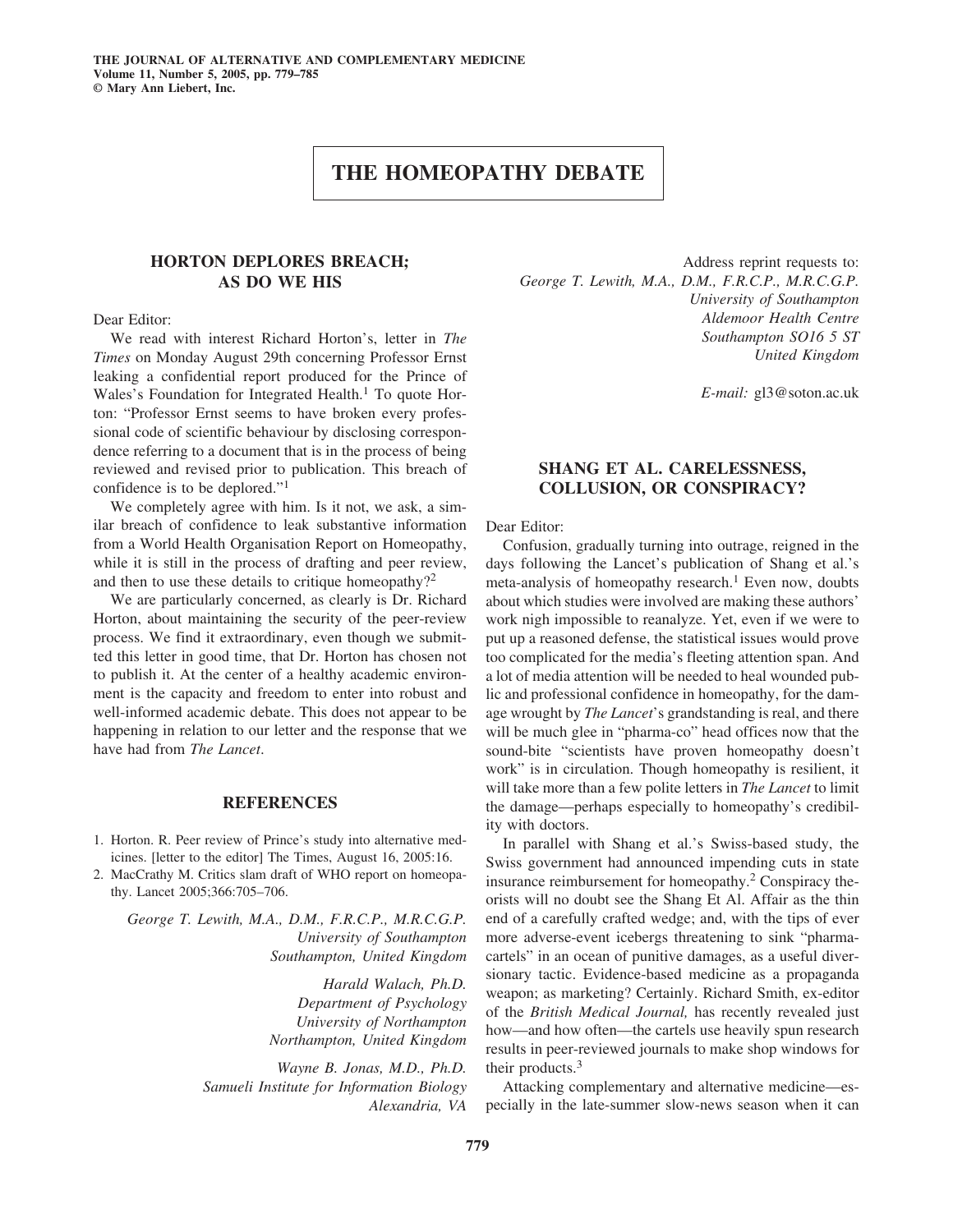make headlines in the *Times*—may be an effective smokescreen. And this illustrates how skillful timing can make an international media splash possible when vested interests, a certain kind of research, and editorial bias come together. Can we create as big a splash now that the failings of Shang et al.'s study are becoming clearer? It is easy enough to infer bad faith at work in its sampling, interpretation of data, and path to publication. What the media will be more interested in is whether the author's omissions were carelessness or conspiracy and just why *The Lancet* was suckered into such editorial bias, and—to its shame—treated the study's publication as though it was a celebrity wedding in *Hello* magazine. This is not for the first time either: Back in 1990 *The Lancet* published a paper by Bagenal et al. (a.k.a. the Chilvers Report) on outcomes at the Bristol Cancer Help Centre (BCHC; Bristol, UK). This patently flawed study was exploded into the media by the same journal with the direct result that BCHC all but sank without a trace. The Director of the Imperial Cancer Research Fund (responsible for the study) Walter Bodmer later admitted its failings<sup>5</sup> but the public only heard the bang, not the whimper.

Shang et al.'s study is full of holes but will take more than a retraction from *The Lancet* to get the new message out. The parallels with Bristol are worrying. Whither homeopathy goest unless media power can be brought to bear on this situation?

#### **REFERENCES**

- 1. Shang A, Huwiler-Müntener K, Nartey L, et al. Are the clinical effects of homeopathy placebo effects? Comparative study of placebo-controlled trials of homoeopathy and allopathy. Lancet 2005;366:726–732.
- 2. Voters to decide on alternative medicine. Swissinfo. Online document at: www.swissinfo.org/sen/swissinfo.html Accessed September 15, 2005.
- 3. Smith R. Medical journals are an extension of the marketing arm of pharmaceutical companies. PLoS Medicine 2005;2: May. Online document at: www.medicine.plosjournals.org
- 4. Bagenal FS, Easton DF, Harris E, et al. Survival of patients with breast cancer attending the Bristol Cancer Help Centre. Lancet 1990;336:606–610.
- 5. House of Commons. Hansard Debates for 14 Dec 1995 (pt 14).

Address reprint requests to: *David Peters, M.B.Ch.B, D.R.C.O.G., M.F.Hom School of Integrated Health Cavendish Campus University of Westminster 115 New Cavendish St London W1W 6UW*

*E-mail:* petersd@westminster.ac.uk *OR*: david.peters@integrativhealth.demon.co.uk

## **BIAS IN THE TRIAL AND REPORTING OF TRIALS OF HOMEOPATHY: A FUNDAMENTAL BREAKDOWN IN PEER REVIEW AND STANDARDS?**

Dear Editor:

In late August, an article by Shang et al.<sup>1</sup> appeared in *The Lancet* suggesting that homeopathy is comparable to placebo and should therefore be omitted from the physician's armamentarium. We were astonished that this paper passed *The Lancet*'s peer review. We would like to reveal the problems and explain some of the fundamental errors in this publication.

First, we have to accept that homeopathy is not a protected word. The problem is that it may be used equally by homeopathically trained professionals as well as by nonprofessionals. Therefore, training is mandatory in order to understand the basics of homeopathy. While the main principle underlying the science of homeopathy is the "Law of Similars," most nonhomeopaths believe that potentization is the underlying main principle. However, administration of digitalis for certain cardiac and other physiological indications is a homeopathic action whether the prescriber is a homeopath or not. Of course, people who have knowledge of homeopathy have seen that potentized remedies may act in a deeper way. While the reason for this phenomenon remains to be investigated and explained adequately, it should be made clear that homeopathy works also with nonpotentized remedies. This way, people who have an intellectual restriction regarding potentization are relieved and might find it easier to accept homeopathy.

Second, the phenomenon of placebo is far from solved: While it is amusing to observe earnest scientists suddenly switching from mere calculations and numbers to an esoteric term such as "placebo," believing in it like a religious dogma (Are the clinical effects of homoeopathy placebo effects?<sup>1</sup>), Hrobjartsson and Gotzsche<sup>2</sup> have published a paper which compels us to reconsider the role of the placebo: In 27 trials involving the treatment of pain, placebo had a beneficial effect  $(-0.27; 95$  percent confidence interval [CI],  $-0.40$  to  $-0.15$ ). This corresponded to a reduction in the intensity of pain of 6.5 mm on a 100-mm visualanalogue scale. The authors found little evidence in general that placebos had powerful clinical effects. Although placebos had no significant effects on objective or binary outcomes, placebos had possible small benefits in studies with continuous subjective outcomes and for the treatment of pain. Outside the setting of clinical trials, there is no justification for the use of placebos.

Now we want to focus on the paper by Shang et al.<sup>1</sup> and to lead the reader through the paper so that he/she can easily find the errors without necessarily being scientists: Please look to the second part of the title "Comparative study of placebo-controlled trials of homoeopathy and allopathy." The problem is that it is not a "comparative study"; instead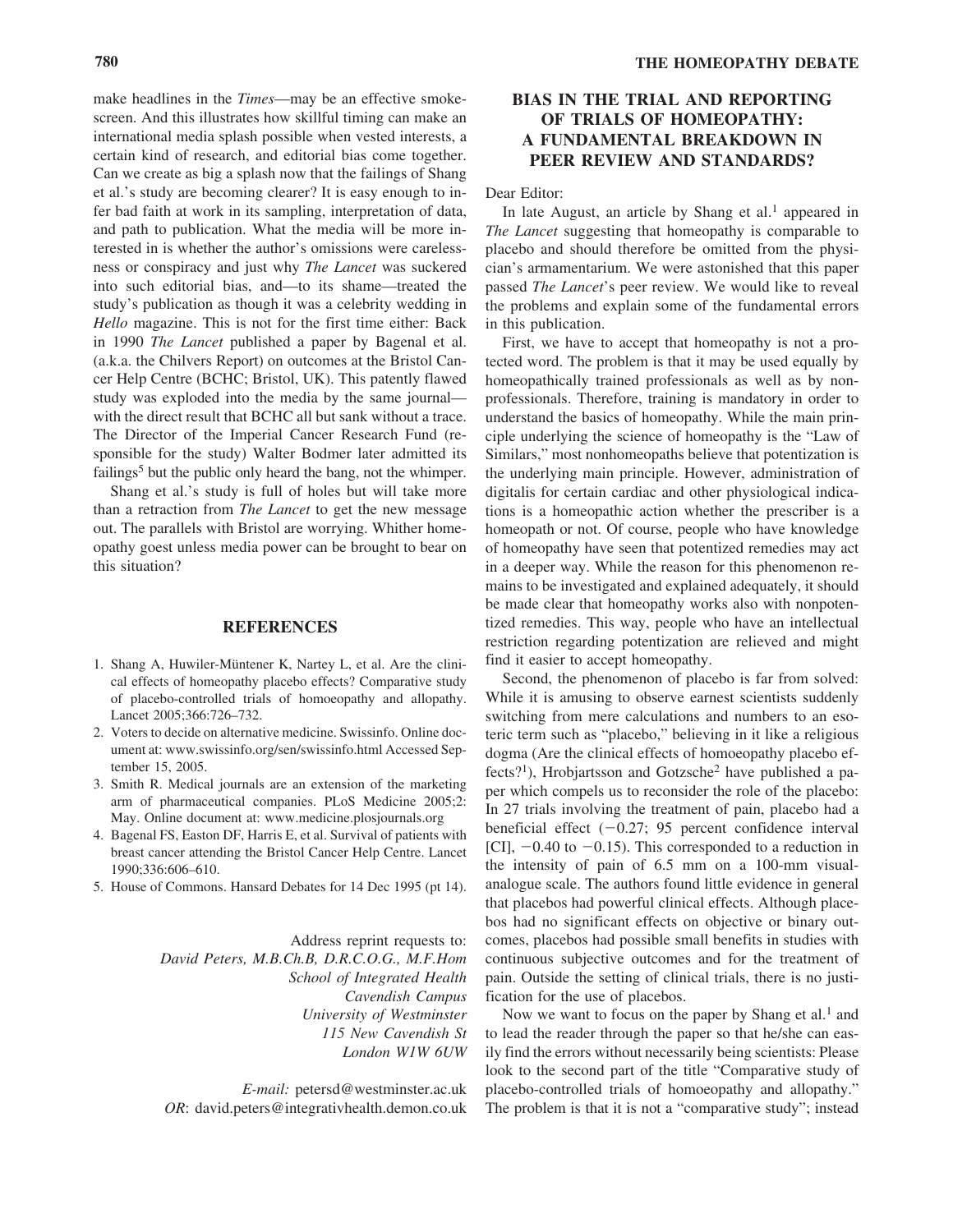## **THE HOMEOPATHY DEBATE 781**

it is just an investigation of two methods separately. Therefore, *the title does not meet the content of the paper*.

If you read the abstract, you will be astonished to find out that homeopathy works: Looking at the 110 studies of conventional medicine and the 110 studies of homeopathy, the statistics show a clear benefit for both methods (of course, in a separate investigation, the methods are in no way comparative!). Surprisingly, a less-pronounced heterogeneity for homeopathy trials as well as a higher quality of the investigated studies were found in the homeopathy group (19% versus 8%).

Let us make a trivial comparison: Coming from a small country, we always look with a degree of envy at our big neighbors. When the Austrian National Soccer team plays against the Germans, Austria usually loses. What is the mystery behind this reality? The number of inhabitants in Austria is approximately 8 million, in Germany it is approximately 80 million. Assuming that the people in both countries are equally interested in soccer and the number of active soccer players is a certain percentage of the number of inhabitants, there is a tenfold higher number of professionals to be expected in Germany by comparison with Austria. This means that the pool of first-class players is much larger in Germany and the coach has a much higher probability of finding a winning team. If, however, one looks at skiing, with the same proportion of inhabitants, the number of mountains and therefore skiers is much higher in Austria that in Germany. This explains why Austrian skiers have a relatively high success rate in competition by comparison.

With this example in mind, let us have a look again at the *Lancet* paper: The number of randomized clinical trials (RCTs) is approximately165 in homeopathy compared to  $>$ 200,000 in conventional medicine. So, one would expect an obvious "victory" for conventional medicine. Surprisingly, a less-pronounced heterogeneity for homeopathy trials as well as a higher quality of the investigated studies was found in the homeopathy group (19% versus 8%). This suggests that the homeopaths are better "skiers"!

The question from nonhomeopaths is often why the number of homeopathic RCTs is so low. There are a number of answers: First, homeopathy is based on quality, which is difficult to evaluate compared to conventional medicine, which is based on quantity. If you perform homeopathy in a classic way, prescriptions are adjusted individually. This means that patients with the same "conventional" diagnosis may receive different potentized remedies. Second, large studies almost never allow a subtle individual prescription. Therefore, large studies are based on routine administration. Third, homeopaths are mostly working in private offices that do not readily allow for participation in a research studies. Fourth, there is almost no public and/or pharmaceutical support for studies. There are no universities with a special interest in homeopathy; funding agencies refuse to support homeopathic studies. Fifth, homeopaths are not used to RCTs like conventional physicians. Sixth, homeopaths are often not interested in RCTs.

Now we approach a point, which is usually a reason for immediate rejection of a paper in a peer-reviewed top journal: It is mandatory for the Summary or at least the Introduction to describe the aim of a study. In both sections of the *Lancet* paper by Shang er al., we have searched for this aim in vain.

There is a further flaw in the study: The authors wrote that, *after* having investigated each of the 110 studies of the two methods, these researchers then singled out "larger trials of higher quality." Please bear in mind that the design of the study does *not* allow a comparison between studies of homeopathy and studies of conventional medicine. However Shang et al., evaluated the specific effects of these two methods in two separate analyses. Surprisingly, and without citing the studies or references to them, these authors singled out 8 (homeopathic) versus 6 (conventional medicine) studies. Why 8 versus 6 and not 8 versus 9 or 12 versus 8? The answer may be found in the plots of Figure 2 of the paper by Shang<sup>1</sup> et al. We are almost sure that including just one or two more papers in the conventional medicine group would have affected the results crucially. From a professional statistician's point of view, the random selection of the 14 studies is a *post-festum hypothesis* but was not planned in the original design of the study. Therefore, we strongly suspect that the authors chose this second-line investigation because their predefined desired effect was not found in the first investigation. If it had been planned, why was it done *after* having investigated the initial 110 studies?

Even if the authors had chosen this predefined selection, there remain some uncertainties. When focusing on the 8 "larger trials of higher reported methodological quality," the odds ratio was  $0.88$  (CI 95%;  $0.65-1.19$ ) in homeopathy: While this result does not prove an effect of the study design at the 5% level, neither does it disprove the hypothesis that the results might have been achieved by homeopathy. In contrast, with conventional medicine, the odds ratio was 0.58 (CI 95%; 0.39–0.85), which indicates that the results may not be explained by mere chance with a 5% uncertainty.

Another problem arises with the drastic reduction from 220 to 14 studies. While the authors emphasize that the 110 versus 110 studies were matched, it is fairly unlikely that the 6 trials of conventional medicine were still matched to the 8 trials of homoeopathy. Yet, this is another point where the study results are flawed. There is no hint or mention of which studies were selected for these comparisons. As far as we can deduce, three of the studies were done with *Oscilliococcinum* and three with complex remedies. These 6 studies are in no way "homeopathic." We are sorry about that but offer to people interested in what constitutes homeopathy a free course in basic homeopathy at the Doctor's Association for Classical Homeopathy or the Austrian Society for Homeopathic Medicine.

Surprisingly, neither the actual data (odds ratio, matching parameters, etc.) nor a funnel plot (to indicate that there is no bias anymore) of these (only 14) trials are shown al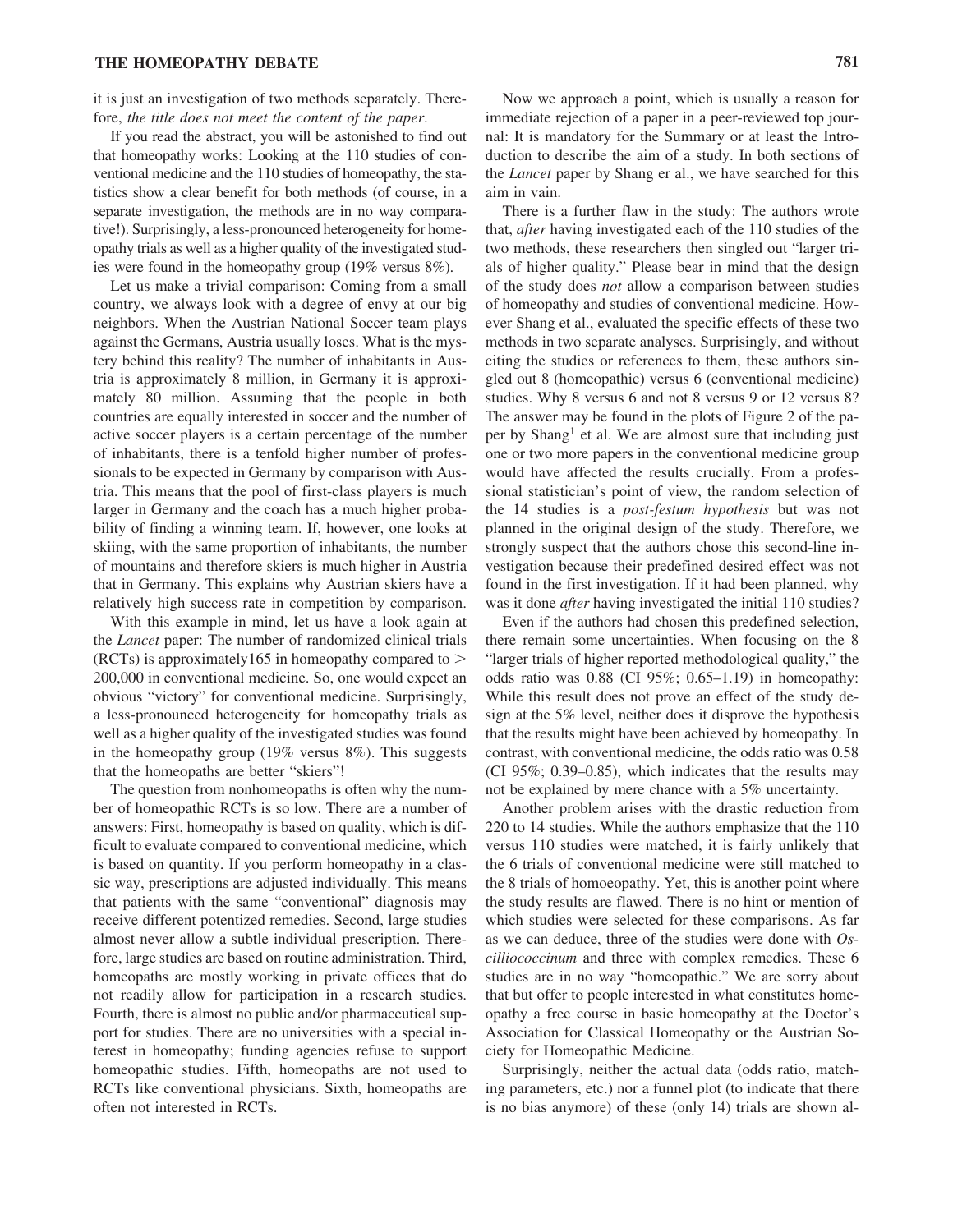though it was these parameters that constituted the grounds for the authors' and editors' widely reported conclusions.

Another weakness in the study concerns the questionable use of funnel plots. Funnel plots are believed to detect publication bias as well as heterogeneity and so enable detection of fundamental differences between studies. New evidence suggests that both of these common beliefs are seriously flawed.3,4

A further problem with the study concerns the fact that no indication is given as to at which level homeopathy would have become statistically significant. Furthermore, when dealing with such a controversial subject, the serious scientific community seeks rather to use the 1% level of statistical significance to determine effectiveness. At this level, the odds ratio for the conventional studies would not reach significance either. Moreover, the statistician fails even to specify the power of the test used in the study.

The authors admit that choosing a different sample of 8 trials would have yielded a positive result (e.g, the 8 trials on "acute infections of the upper respiratory tract," as mentioned in the Discussion section). However, the authors go on to state clearly in their Discussion that they are biased against homeopathy, assuming that it can not work in opposition to conventional medicine. How could such a team even begin an objective investigation? They state clearly their own bias at the outset!

In 2001, a paper in the *British Medical Journal* stated:

The largest trials of homoeopathy (those with the smallest standard error) that were also double blind and had adequate concealment of randomisation show no effect. The evidence is thus compatible with the hypothesis that the clinical effects of homoeopathy are completely due to placebo and that the effects observed in Linde et al's meta analysis are explained by a combination of publication bias and inadequate methodological quality of trials. We emphasise, however, that these results cannot prove that the apparent benefits of homoeopathy are due to bias.<sup>5</sup>

One of the coauthors of that *British Medical Journal* paper was Mathias Egger [who contributed to the Shang et al. paper in *The Lancet*. 2]

### **REFERENCES**

- 1. Shang A, Huwiler-Muntener K, Nartey L, et al. Are the clinical effects of homoeopathy placebo effects? Comparative study of placebo-controlled trials of homoeopathy and allopathy. Lancet 2005;366:726–732.
- 2. Hrobjartsson A, Gotzsche PC. Is the placebo powerless? An analysis of clinical trials comparing placebo with no treatment. NEJM 2001;344:1594–1602.
- 3. Tang J, Liu JL. Misleading funnel plot for detection of bias in meta-analysis. J Clin Epidemiol 2000;53:477–484.
- 4. Terrin NC, Schmid CH, Lau J. Publication bias, chance, and heterogeneity: How researchers interpret the funnel plot. 9th In-

ternational Cochrane Colloquium, Lyon, France, October 9–13, 2001. Cochrane 2001;1:op006.

5. Sterne JA, Egger M, Smith GD. Systematic reviews in health care: Investigating and dealing with publication and other biases in meta-analysis [review]. BMJ 2001;323:101–105.

> *Michael Frass, M.D. Department of Internal Medicine I Medical University of Vienna and Ludwig Boltzmann Institute for Homoeopathy Vienna, Austria*

*E. Schuster, Ph.D. Core Unit of Medical Statistics and Informatics, Medical University Vienna Vienna, Austria*

*Ilse Muchitsch, MagPharm. Interdisciplinary Homoeopathic Research Group Austrian Pharmacists Association Vienna, Austria*

*Jeff Duncan, M.D. Walter Gei, M.D., Ph.D. Doctors Association for Classical Homoeopathy Salszburg, Austria*

*Gloria Kozel, M.D. Christa Kastinger-Mayr, M.D. Anton E. Felleitner, M.D. Austrian Society for Homoeopathic Medicine Vienna, Austria*

*Christian Reiter Umbrella Organisation of Austrian Doctors for Holistic Medicine Vienna, Austria*

*Christian Endler, Ph.D. Interuniversity College for Health and Development Graz, Austria*

*Menachem Oberbaum, M.D. The Center for Integrated Complementary Medicine Shaare Zedek Medical Center Jerusalem, Israel*

Address reprint requests to: *Michael Frass, M.D. Department of Internal Medicine I Medical University of Vienna and Ludwig Boltzmann Institute for Homoeopathy Waehringer Guertel 18-20 Vienna A 1090, Austria*

*E-mail:* michael.frass@meduniwien.ac.at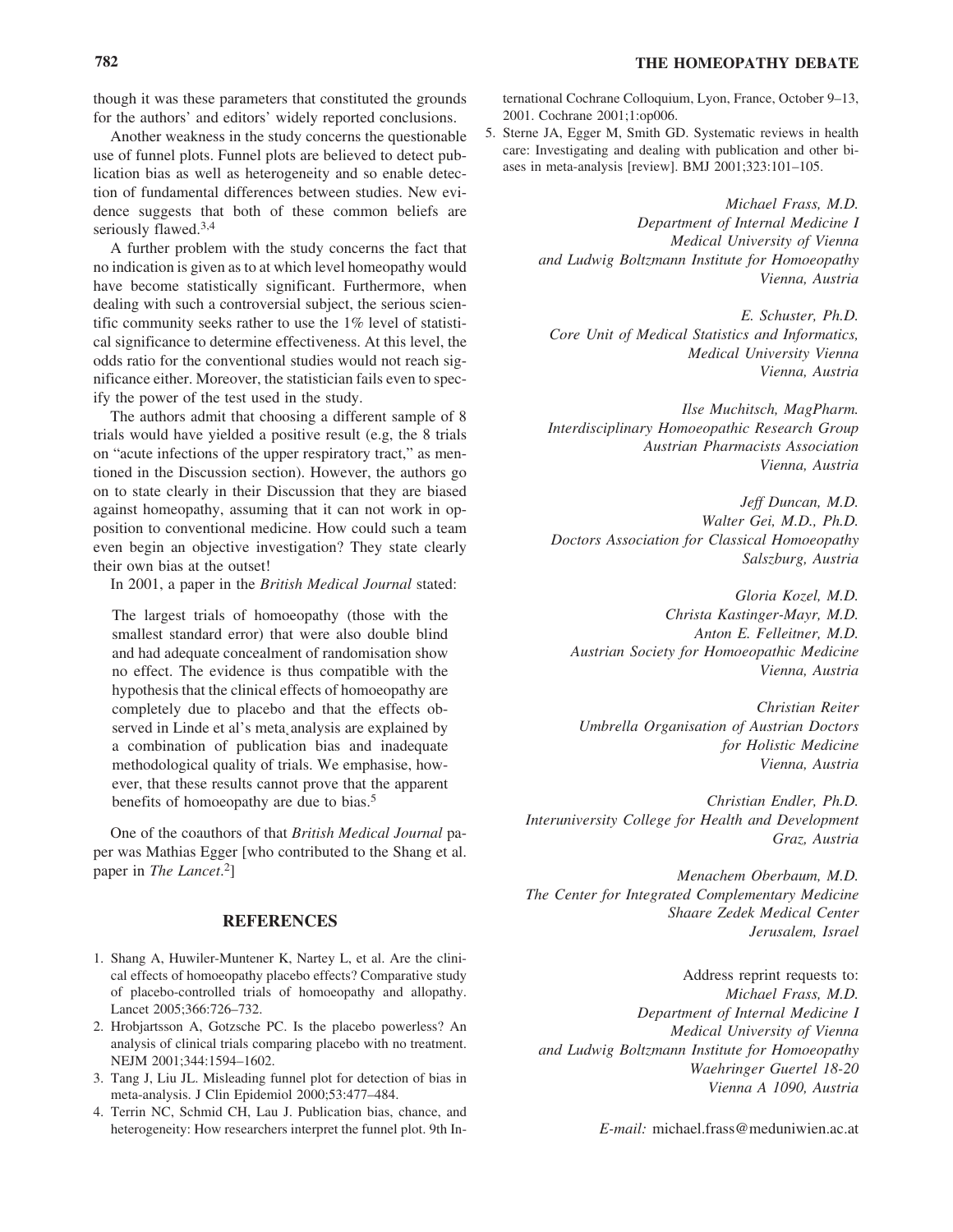## **FAILURE TO EXCLUDE FALSE NEGATIVE BIAS: A FUNDAMENTAL FLAW IN THE TRIAL OF SHANG ET AL.**

Dear Editors:

The study by Shang et al.<sup>1</sup> does not support your headline of "the end of homeopathy." The study itself, while attempting to eliminate false positive bias in randomized placebo-controlled homeopathy trials (RCTs), introduces bias by failing to assess for false-negative bias. False-negative biases are omnipresent in RCTs but we argue that they are more likely in homeopathy.

- For example, in a pediatric RCT on respiratory infections, homeopathy was provided versus placebo *in addition* to standard antibiotic treatment and tonsillectomy.<sup>2</sup> Homeopathy had to prove *benefit additional* to conventional therapy, a difficult burden of proof. With homeopathy being effective, control patients would need more antibiotics and surgery, and did so in this study. Such a surplus of conventional therapies in control patients can easily compensate for homeopathy effects in verum patients and create false-negative results.
- False-negatives are induced when the basic simile principle of homeopathy is neglected and an identical single remedy given to all patients, making RCTs easier to perform. For example, a RCT on *Rhus tox.* with individualized simile matching produced a positive result.<sup>3</sup> A *Rhus tox*. RCT neglecting simile turned out to be negative.<sup>4</sup>
- Randomized trials have important limitations in complex treatment procedures that require particular skills<sup>5</sup>; homeopathy, especially classical homeopathy, is highly skill-dependent. Finding the correct homeopathic simile depends on indepth anamnesis in an atmosphere of trust, which is disrupted by randomization. Skilled practitioners with positive treatment experience are, for ethical reasons, less likely to participate in RCTs.

Other false-negative factors are: dropouts and noncompliers; contamination; informed consent; submissive answers; and insensitive questionnaires, group assimilations, conditioning, cognitive interactions, et cetera. In one study, several can be present. Assessing trial quality according to randomization, blinding, and size does not weed out trials with false-negative bias: "Orthodoxy always invokes the danger of Type One errors to ensure the occurrence of Type Two errors!" As Woods demonstrated, the logistics of large trials often need simplified protocols that easily lead to falsenegative results.<sup>6</sup> Conditions necessary for quality homeopathy treatment, especially classical homeopathy are less likely to be provided in well-randomized, well-blinded, and large trials. Unfortunately, the authors refused our requests to identify the decisive 14 "larger trials of higher reported methodological quality."<sup>1</sup> This makes it impossible to assess if these larger trials allowed for optimal treatment conditions or if simplifications put homeopathy at a disadvantage.

Shang et al. interpreted asymmetric funnel plots as publication bias<sup>1</sup> but this warrants further proof: A 1997 metaanalysis on homeopathy<sup>7</sup> had dismissed publication bias after extensive inquiries with manufacturers, researchers, and practitioners. And, concerning more pronounced between-trial heterogeneity in conventional medicine, its greater diversity of treatment methods also has to be taken in account.

In conclusion, this meta-analysis by Shang et al. is far from confirmative and false-negative bias seems to have been the blind spot.

#### **REFERENCES**

- 1. Shang A, Huwiler-Müntener K, Nartey L, et al. Are the clinical effects of homoeopathy placebo effects? Comparative study of placebo-controlled trials of homoeopathy and allopathy. Lancet 2005;366:726–732.
- 2. De Lange de Klerk ES, Blommers J, Kuik DJ, et al. Effect of homoeopathic medicines on daily burden of symptoms in children with upper respiratory tract infections. BMJ 1994;309: 1329–1332.
- 3. Fisher P, Greenwood A, Huskisson EC, et al. Effect of homoeopathic treatment on fibrositis (primary fibromyalgia). BMJ 1989;299:365–366.
- 4. Shipley M, Berry H, Broster G, et al. Controlled trial of homoeopathic treatment of osteoarthritis. Lancet 1983;1:97–98.
- 5. Kotaska A. Inappropriate use of randomised trials to evaluate complex phenomena: Case study of vaginal breech delivery. BMJ 2004;329:1036–1039.
- 6. Woods KL. Mega-trials and management of acute myocardial infarction. Lancet 1995;346:611–614.
- 7. Linde K, Clausius N, Ramirez G, et al. Are the clinical effects of homeopathy placebo effects? A meta-analysis of placebocontrolled trials. Lancet 1997;350:834–843; erratum in Lancet 1998;351:20.

*Helmut Kiene, M.D. Gunver S. Kienle, M.D. Tido von Schön-Angerer, M.D. Institute for Applied Epistemology and Medical Methodology Bad Krozingen/Freiburg, Germany*

Address reprint requests to: *Helmut Kiene, M.D. Institut für Angewandte Erkenntnistheorie und Medizinische Methodologie e.V. Schauinslandstraße 6 D-79189 Bad Krozingen*

*E-mail:* helmut.kiene@ifaemm.de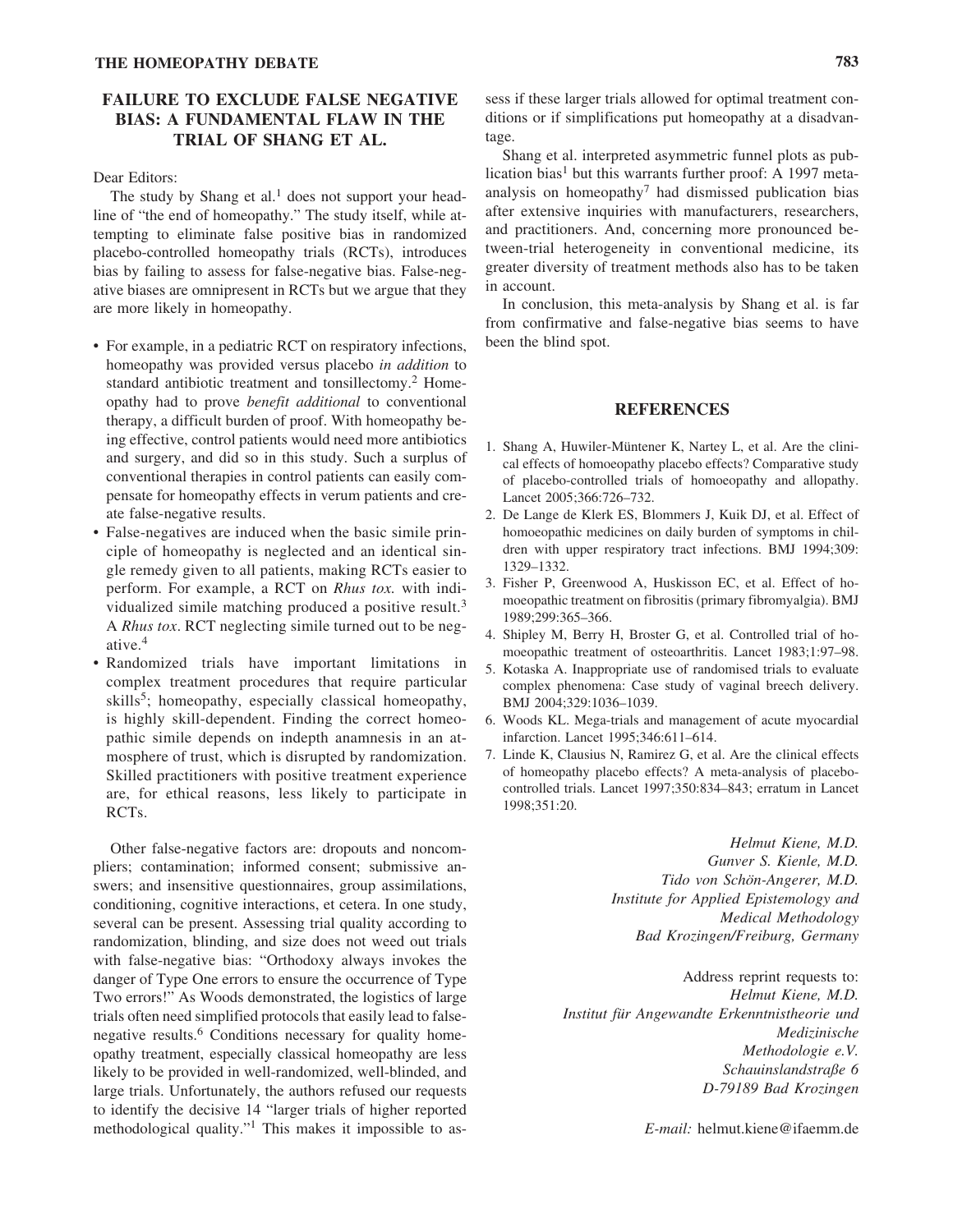## **UNDERSTANDING PLACEBO EFFECTS IN HOMEOPATHIC CLINICAL TRIALS**

#### Dear Editor:

The paper of Shang et al. views homeopathy through the lens of a meta-analysis.<sup>1</sup> Aware of the limitations of this approach, they counsel that future research should be deflected away from placebo-controlled trials and toward understanding putative "context effects." We are just finishing a program of empirical work seeking to do exactly this.

We recruited 18 routine referrals to the Bristol Homeopathic Hospital (United Kingdom; National Health Service) living with one of three index conditions (eczema, chronic fatigue syndrom, or irritable bowel syndrome). Patients were interviewed before and after a course of five homeopathic consultations. All interviews and consultations were recorded and transcribed for qualitative data analysis.

Outcome was assessed by interview, artwork, generic and condition-specific numerical outcome measures, and reports from "significant others." Over an 8-month period, a third of the subjects experienced a significant health gain, a third some gain, and a third no gain. The main purpose of the study was to explore the "active ingredients" of the homeopathic approach in accordance with the Medical Research Council "Framework for design and evaluation of complex interventions to improve health."<sup>2</sup>

We failed to demonstrate "strong beliefs about the effectiveness of homeopathy" in this sample. Of the 18 subjects, 13 professed to have no prior understanding of what homeopathy was or how it worked. Only four had prior experience. They were driven primarily by persistent health problems that were not responding to conventional interventions. However an openess to the "mind–body" connection was found in all but one of the subjects with a major health gain, confirming findings in other contexts.<sup>3</sup>

It is often assumed that homeopathy works because homeopathic doctors are empathic. Using the CARE scale of Mercer, patients rated their doctors' empathy at around the average for general practitioners in Scotland.<sup>4</sup> In one case, there was poor empathy and a poor outcome but, otherwise, CARE ratings did not correlate (within this small sample) with outcomes. Empathy may be necessary but not sufficient for a good outcome.

Potentially therapeutic elements of the process included disclosure of previously unrevealed psychological trauma and the trend in homeopathy to listen in depth to somatic and psychological symptomatology and facilitate the patients' understanding of links between these domains. The matching of these predicaments with individualized remedies corresponds to indigenous healing practices across the world.5

However, while only indicative, our data are also consistent with a specific effect of remedy selection and administration. Higher homeopathicity (i.e., the accuracy of individualized remedy choices) was associated with better outcome. Health gains bore a temporal relationship to taking the remedies. Patient accounts clearly articulate phenomena traditionally associated with remedy action, such as aggravations and "proving" symptoms.

We conclude that homeopathy cannot be considered like any other pharmaceutical intervention because the approach is composed of a range of putative active ingredients that could mediate clinical effects that would not be revealed using placebo designs. The placebo effects referred to by Shang et al. are often specific to homeopathy, highly complex, and potentially dependent on the remedy selection and administration process.

#### **REFERENCES**

- 1. Shang A, Huwiler-Muntener K, Nartey L, et al. Are the clinical effects of homoeopathy placebo effects? Comparative study of placebo-controlled trials of homoeopathy and allopathy. Lancet 2005;366:726–732.
- 2. Campbell M, Fitzpatrick R, Haines A, et al. Framework for design and evaluation of complex interventions to improve health. BMJ 2000;321:694–696.
- 3. Bell IR, Lewis DA, Brooks AJ, et al. Improved clinical status in fibromyalgia patients treated with individualized homeopathic remedies versus placebo. Rheumatology (Oxf) 2004; 43:577–582.
- 4. Mercer SW, McConnachie A, Maxwell M, et al. Relevance and practical use of the Consultation And Relational Empathy (CARE) Measure in general practice. Fam Pract 2005;22: 328–334.
- 5. Dow J. Universal aspects of symbolic healing: A theoretical synthesis. Am Anthropologist 1986;88:56-69.

*Trevor Thompson, M.A., M.Sc., Ph.D., M.R.C.G.P. M.F. Hom., Ph.D. Academic Unit of Primary Care University of Bristol Bristol United Kingdom*

*Marjorie Weiss, M.Sc., D.Phil., M.R.Pharm.S. Department of Pharmacy and Pharmacology University of Bath Bath United Kingdom*

> Address reprint requests to: *Trevor Thompson, M.A., M.Sc., M.R.C.G.P., M.F.Hom., Ph.D. Academic Unit of Primary Care University of Bristol Cotham House Cotham Hill Bristol BS6 6JL United Kingdom*

*E-mail:* Trevor.Thompson@bristol.ac.uk